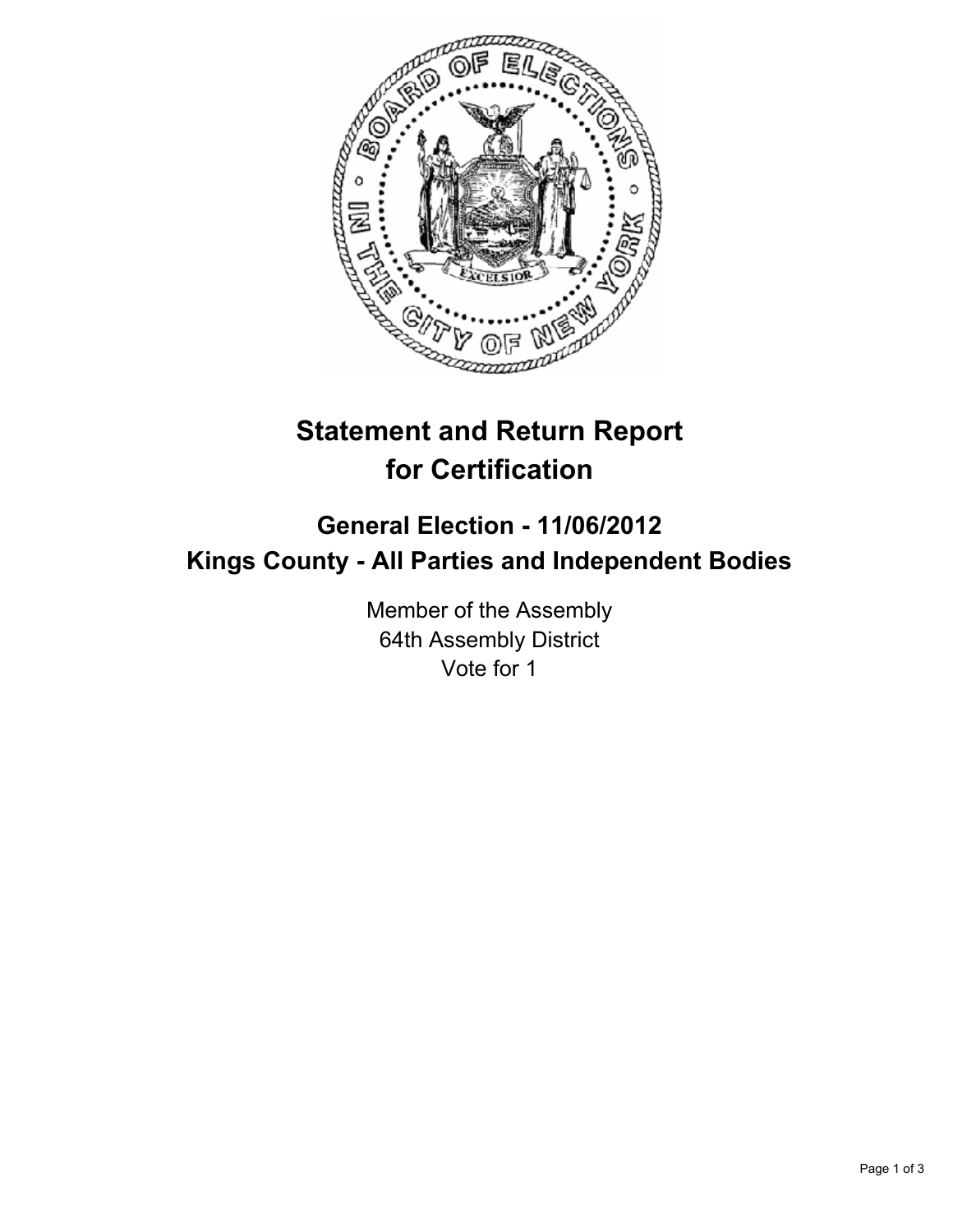

### **Assembly District 64**

| <b>PUBLIC COUNTER</b>                                    | 8,419          |
|----------------------------------------------------------|----------------|
| <b>EMERGENCY</b>                                         | 0              |
| ABSENTEE/MILITARY                                        | 240            |
| <b>FEDERAL</b>                                           | 69             |
| <b>SPECIAL PRESIDENTIAL</b>                              | $\Omega$       |
| <b>AFFIDAVIT</b>                                         | 560            |
| <b>Total Ballots</b>                                     | 9,288          |
| Less - Inapplicable Federal/Special Presidential Ballots | (69)           |
| <b>Total Applicable Ballots</b>                          | 9,219          |
| JOHN M. MANCUSO (DEMOCRATIC)                             | 4,058          |
| NICOLE MALLIOTAKIS (REPUBLICAN)                          | 3,110          |
| NICOLE MALLIOTAKIS (CONSERVATIVE)                        | 575            |
| JOHN M. MANCUSO (WORKING FAMILIES)                       | 337            |
| NICOLE MALLIOTAKIS (INDEPENDENCE)                        | 220            |
| BILLY MASIELLO (WRITE-IN)                                | 1              |
| DOUGLAS DIKIJIAN (WRITE-IN)                              | $\overline{2}$ |
| JON STEWART (WRITE-IN)                                   | 1              |
| JOSEPH LEVIS (WRITE-IN)                                  | 1              |
| SARAH BLUNTZ COLLINS (WRITE-IN)                          | 2              |
| <b>Total Votes</b>                                       | 8,307          |
| Unrecorded                                               | 912            |